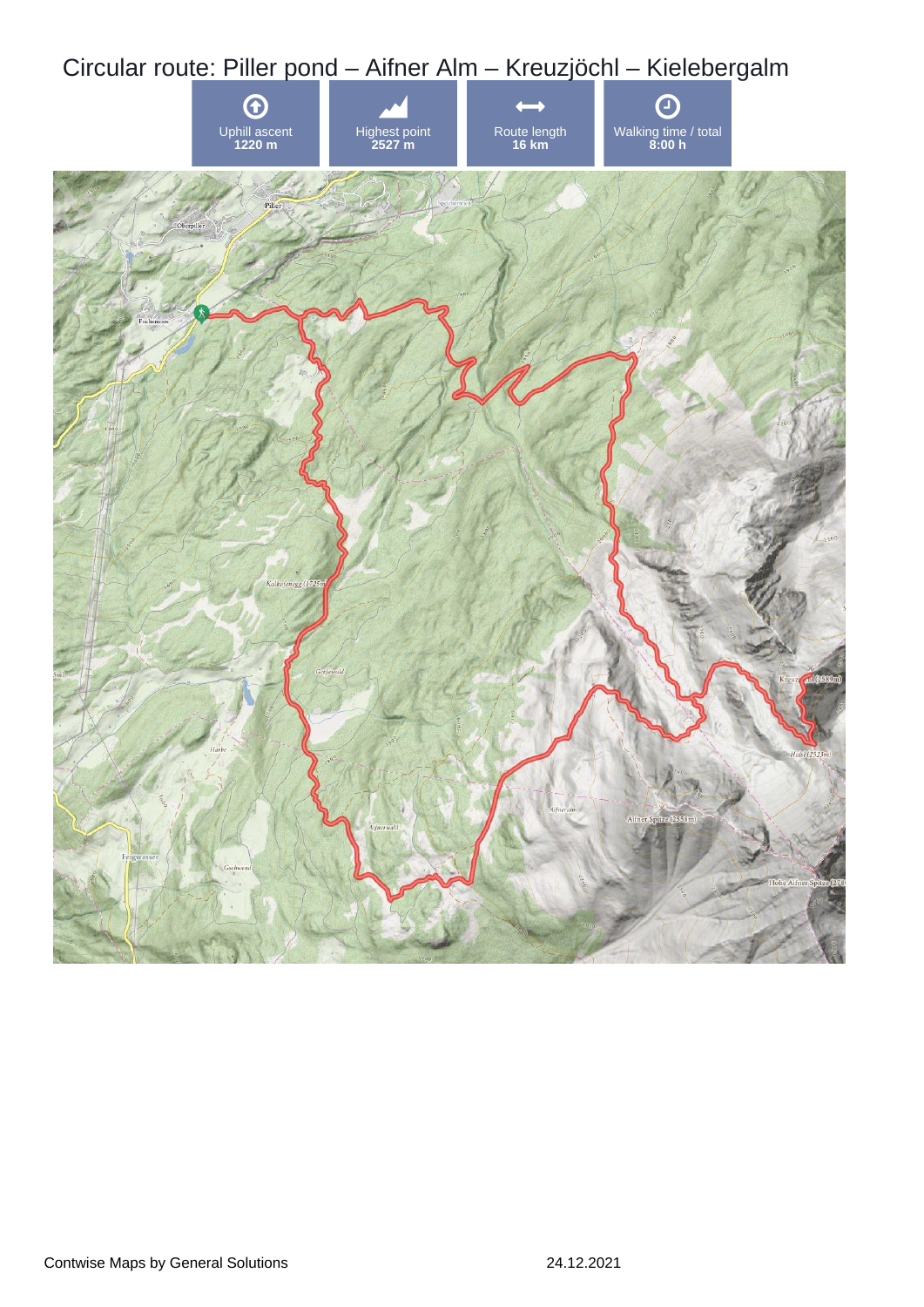### Circular route: Piller pond – Aifner Alm – Kreuzjöchl – Kielebergalm





### **f** Information

Starting point **Piller Landschaftsteich [artificial pond]**

Destination point **Piller Landschaftsteich [artificial pond]**

Path surface **forest path, track - at times steep**

## **A** Route type

☑ Circular hike

Arrival

**Take the bus till the bus stop Piller Fuchsmoos.**

## **D** Description

From the starting point turn left on a path in the direction of Lachwies. From the Lachwies farm onwards a steep footpath continues steeply downhill to Bärenbad. Once there, follow a forest road for a short while before turning right into a well signposted trail to the catered mountain hut Aifner Alm. After the Alm, turn left in the direction of Aifenspitze summit, turn left at Schweinelieger and walk uphill to the Kreuzjöchl on a path that is very steep in places. Continue to hike downhill through the Wildkar combe and on a path towards the catered mountain hut Kielebergalm. Finally return to Piller the forest road.